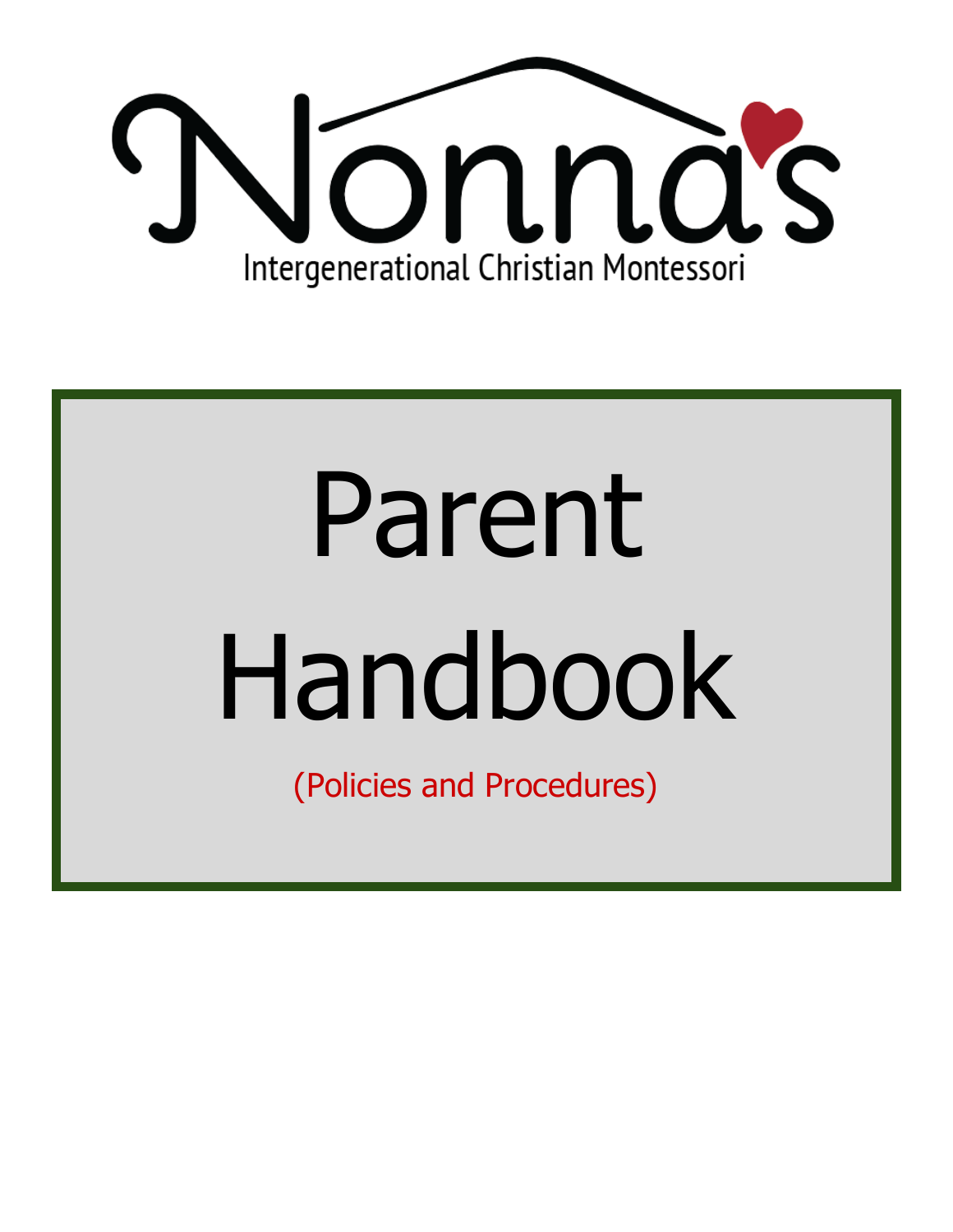#### **Business and Administrative**

- ➢ **Page 2**
	- Admissions

#### ➢ **Page 3**

- Calendar
- Financial
- Change in Schedule
- Round-Up

#### ➢ **Page 4**

- **○** Departure
- Licensing Policies
- Security
- Grievance
- Insurance
- Public use of Childrens photos policy
- ➢ **Page 5**
	- **○** Weather-related closing criteria at Nonna's
	- Staff, Faculty, and Volunteer Policies

#### **Educational Programming**

- ➢ **Page 6**
	- Program Plan
	- Educational Method & Religious Basis
	- Arrival and Departure

#### ➢ **Page 7**

- Child/Teacher Connection policy
- Maltreatment Reporting
- Behavior Redirection Policy

#### ➢ **Page 8**

- Peacemaking Policy
- Food Policy

#### ➢ **Page 9**

- **○** Hand Washing Policies
- Restrooms at NONNA'S
- Nap & Rest Policies

#### ➢ **Page 10**

- **○** Recess
- Field Trip Policy
- Reporting Absences and Tardiness
- Observations/Conferences
- Special Needs

#### $\triangleright$  **Page 11**

- Preliminary Visit
- Environments Pet Policy
- o Educational Research & Experiments

#### **Health and Safety**

- ➢ **Page 12**
	- Health, Safety & Wellness Policies
- ➢ **Page 13**
	- First Aid Policies
	- Medication Administration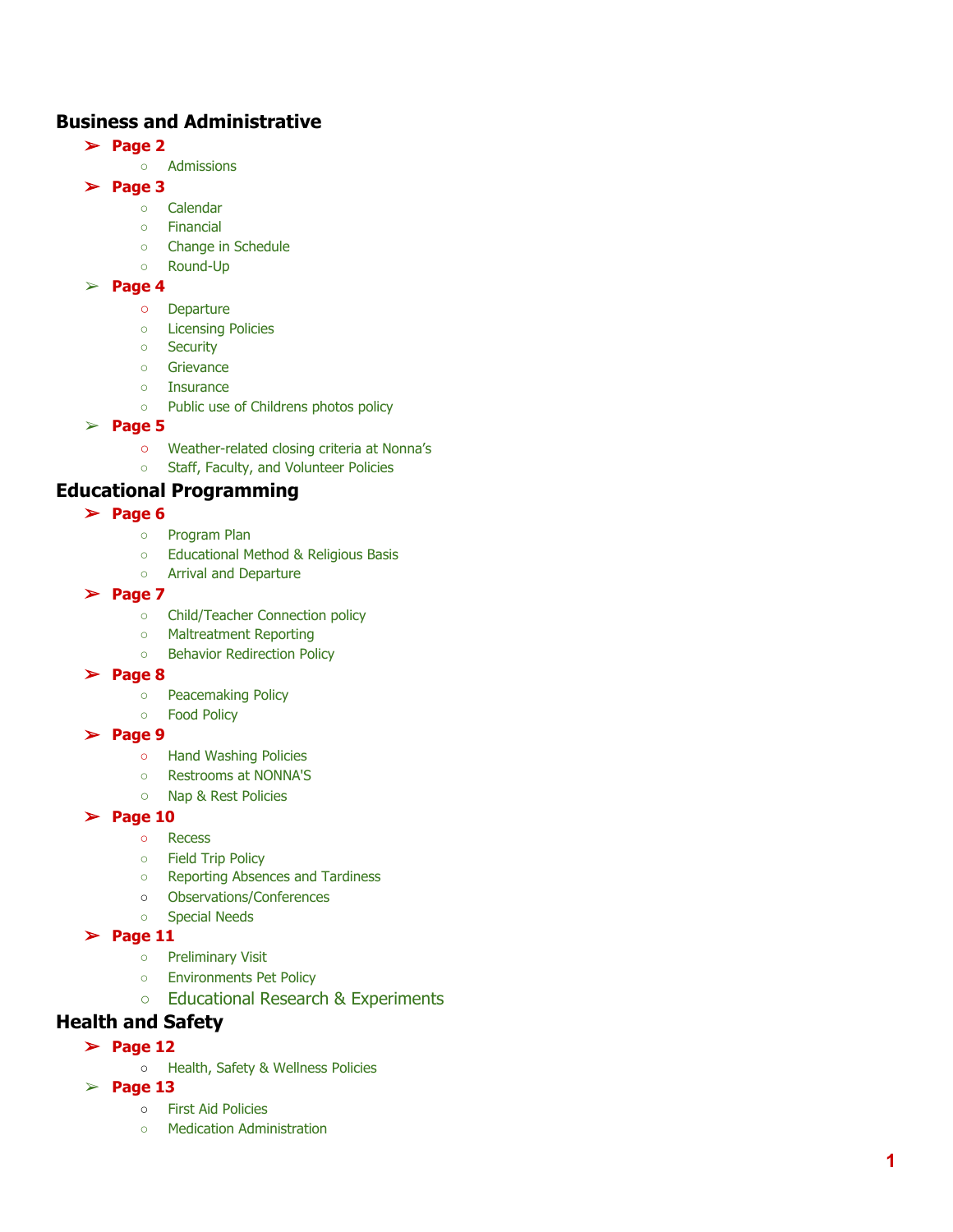# **BUSINESS AND ADMINISTRATIVE**

# Admission Policies

We are licensed to serve children between the ages of 12 weeks and 9 years of age. Our early childhood programming serves children between 12 weeks and 33 months. We call this part of our programming the "Nido", which is Italian for the word nest.

**1. Infant "Tree" Program:** A Nido is carefully prepared with materials designed for specific areas of development: visual, tactile, auditory and motor. The infant explores these areas through the senses and experiences offered at the opportune time. During these first 12 months of life, the infant will acquire many skills from rolling over to cruising along the furnishings and materials designed to support these acquisitions. A caring, healthy attachment is supported by the adult through the experiences of feeding, diapering, sleeping and waking. In the Nido an infant is observed to determine which need is present and then quickly met. This approach assists the infant in developing a basic trust that the world is a safe place and has what I need to grow and be satisfied. What a special message to receive from the start!

This environment serves children beginning at 12 weeks until the age of 12 months or advent of walking. Staffing in this environment will reflect the higher needs of the infant and will typically meet a ratio of 1:3.

**2. Infant "Sun" Program:** With the acquisition of speedily crawling and walking the infant now needs more space to practice these new skills. The environment is carefully designed to support all areas of emerging development: pushing wagons and climbing on the stair and ramp assists in the infant's balance and equilibrium; music, books and conversations with the adult encourages the infant to begin identifying objects and experiences that are familiar; outdoor stoller rides expose the infant to the elements available only in nature; learning to sleep on a cot gives freedom to prepare for sleep and wake independently, self-feeding and undressing for diapering meet the growing desire for the child to participate in taking care of themselves.

Once an infant meets the milestone of walking or celebrates their first birthday, they will transition to the "Sun" environment adjacent to the area for feeding, shared with their "Tree" friends. Staffing in this environment will reflect the higher needs of the infant and will typically meet a ratio of 1:3. Infants will typically transition to the toddler environment between 16 and 18 months.

**3. Toddler Program:** Toddlers are driven to explore their world in order to use it independently. With acceptance and consistency, gradually the toddler begins to meet their own needs for communication, feeding, sleeping, toileting and caring for the physical environment. Areas meant to support development are prepared so that the young toddler may participate in everyday life. Through the materials of practical life the toddler develops language, gross and fine motor skills, confidence and a deep sense of being a contributing member of the community. Learning to use the toilet is a critical milestone for the toddler and must be supported by both school and home. Language objects and experiences through music, art and literature support the explosion of expressive language. Toddlers are offered opportunities for running, using riding toys, obstacle courses, and much more in both our multi-purpose "Pond Room" and outdoors. The phrase that encapsulates this magical time of physical, psychological and spiritual growth is "Help me to do it by myself!" Each of these environments are considered an annual program from September 1 through August 31.

Children can enter this environment at 16 months and remain until 33 months. Staffing in this environment is a minimum of 1:7 ratio.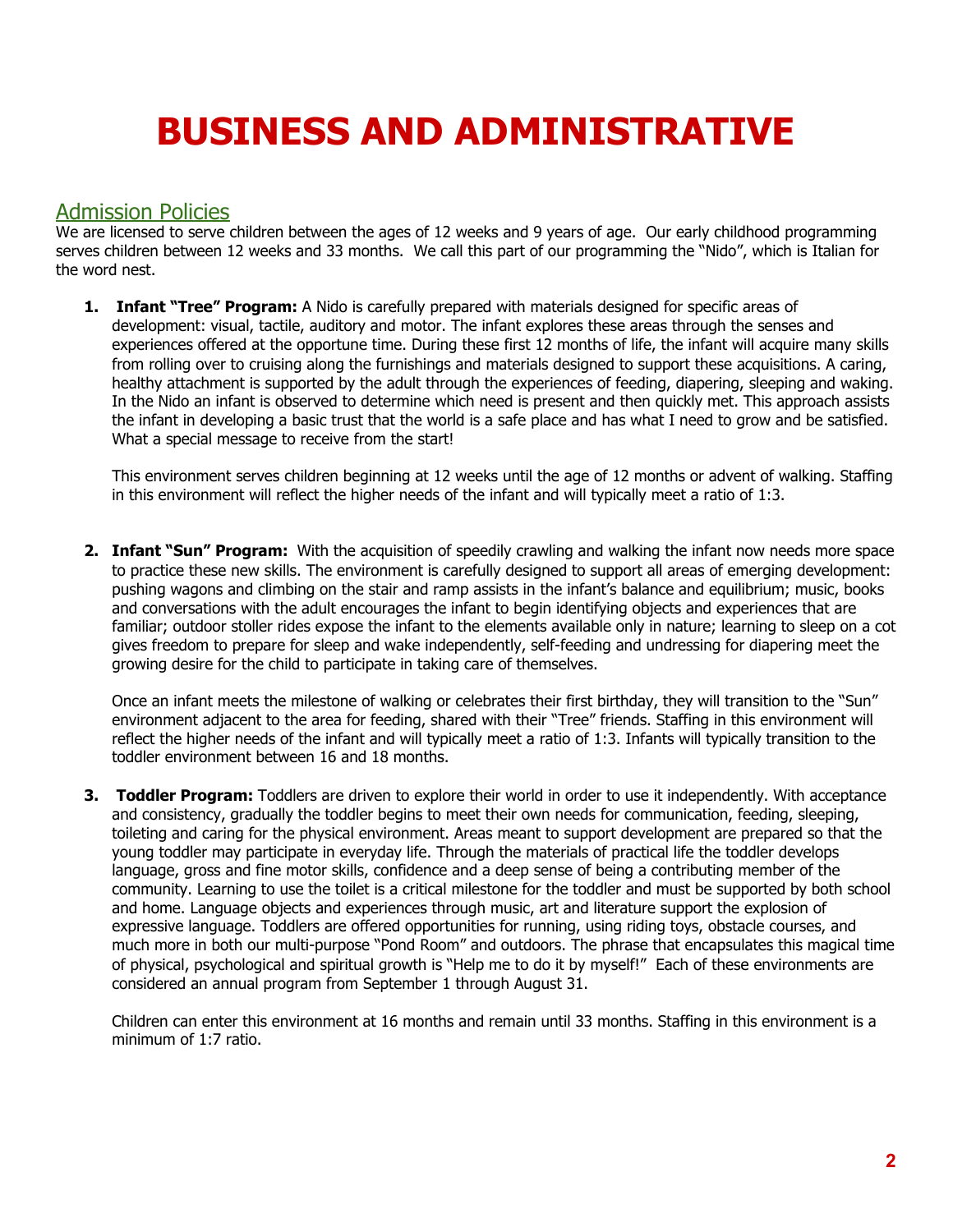**4. Preschool & Kindergarten (Casa de Bambini - "Casa") Program:** Casa means "house" in Italian. This perfectly describes this space that is designed like a small house for children who are encouraged to be resourceful, respectful and responsible. Children, ages 3 through 6, preschool through kindergarten, are invited to work with the Montessori curriculum in a Christian context. Trained teachers give beautiful lessons on a daily basis to help children grow in independence and abilities. The indoor environment has distinct areas of learning: Mathematics, Language Arts, Practical Life, Sensorial, Science, History, Geography, Fine Arts, Faith. Mornings in the Casa involve an uninterrupted work time where children move freely from one presentation to another. At noon, they will eat lunch where grace and manners are emphasized. Then, they will have a quiet siesta where stories will be read to them. Afternoons are spent in the outdoor environment or our indoor play space. Older children will receive enrichment lessons in language and mathematics learning extensions of the kinesthetic materials. This enables the child to enjoy and explore the world, completely understand various operations which result in math and language concepts being easily attainable.

Children must be between the ages of 33 months and 69 months on September 1 of the school year for which the child plans to attend, following the guideline range of ages dictated by the State of Minnesota. It is a **prerequisite** that children must also be using the **toilet independently**, able to communicate coherently and to follow simple directions.

The Half-day Preschool Programs meet on Mondays through Fridays from 8:00 a.m. to 12:00 p.m.

Staffing in the preschool is a minimum of 1:10 ratio and kindergarten a 1:15 staff ratio. Summer programs are also available for the months of June, July and August.

#### Calendar

Please see our website [Forms & Policies | Nonnas ICM](https://www.nonnas.net/forms-policies) to view our Calendar.

#### Financial Arrangements

Financial arrangements are agreed upon prior to the beginning of the program and billed monthly through TADS tuition management system. See specific program fees Nonna's Fees Discounts Policy

#### Change in Schedule Policy

If you desire a change in schedule, we require families to first contact our Office Director. Our Office Director will consult the Center director and team to see if the change would be feasible. The earliest that this change can be implemented would be the families next invoice date.

#### Round-up Policy

In preparation for a child's "Rounding-up" from their existing program to the next, Nonna's Campus Director and future Guide will observe the child for readiness in the child's current environment. After these observations both Guides and Directors collaborate to determine when the "Round-up" will occur. "Round-ups" typically occur based on the following age and stage of development: Nido Infant to Nido Toddler, 16-18 months; Nido Toddler to Casa at 33-36 months. Once staff have determined the "Round-up" week, the family will receive a packet of information to help you plan for the transition. As children "Round-up" the monthly rates decrease. The TADS Financial Manager will initiate this accordingly on TADS and will present a form for you to sign.

Please see "Nonna's Round-up Process" for more information → Nonna's [Round-Up](https://docs.google.com/document/d/1_TKzFtTr0CvnGGuFCX_XsT9BagvGzUWSd3vt26OKmCs/edit?usp=sharing) Process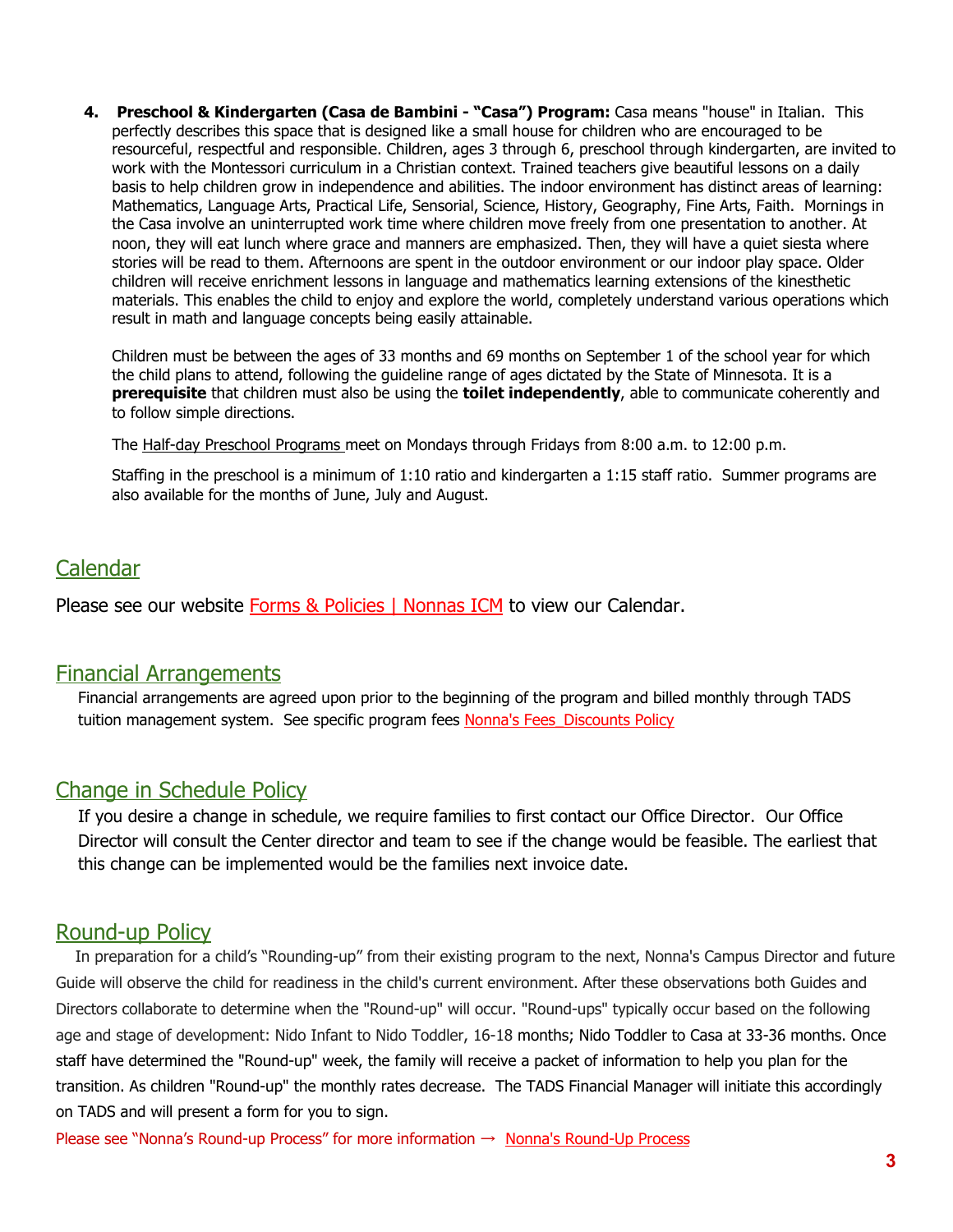#### Departure Policy

If you decide to withdraw from the program, we ask for a **2 weeks notice** in writing and the agreement will be terminated. Invoice remittance date varies per family. We ask parents to be aware of this as we practice a pay forward system allowing us to deactivate the future invoices. We do not practice reimbursements with departures so we ask families if possible to inform us a **month** ahead of time so we can prorate your account accordingly.

#### Licensing Policies

We are required to be licensed with the Minnesota Department of Human Services in our Infant, Toddler, Preschool and Kindergarten rooms (Children's Houses). If you have any questions or comments, the telephone number of the **Department of Human Services is** (**651) 296-3971**.

#### Security Policies

NONNA'S has policies in place for front door security, careful drop-off and pick-up procedures, and standard safety guidelines. In addition, we practice, and continue to develop, along with Law Enforcement professionals, the latest in school safety and awareness. All our staff have been trained and will continue to be updated in security practices. Parents receive 2 key cards at enrollment. Additional or replacement key cards are \$10 each.

# Grievance Policy

If a parent has a grievance with any policy or employee of NONNA'S, the parent should follow the dispute practice outlined in Scripture. The first attempt to settle the dispute should be done in person with the offending party. If the grievance is not resolved, the parent should take the matter to the next person in the chain of command. A complaint in writing with an answer in writing should be given. If the grievance is still not resolved, the matter will proceed to the Director of Nonna's. It is our deepest desire to live in peace with all people and act in a professional and peace-making manner. There is a NONNA'S Internal Review Policy in place to ensure truthful and open communication for all stakeholders.

# Insurance Policy

NONNA'S holds a \$2,000,000 insurance policy with West Bend Insurance Agency for General Liability, Workers Compensation and for Directors.

# Public Use of Children's Photos Policy

We will take pictures of the children in the classroom playing and working. These will be used for bulletin boards, newsletters, promotional flyers, Nonna's memory books, and websites. We request a signed **opt-out form**, available in the office or on the NONNA'S website, if the parent desires photos **not** to be taken and published publicly. The child will not participate in any individual or group photos if the parents choose this option.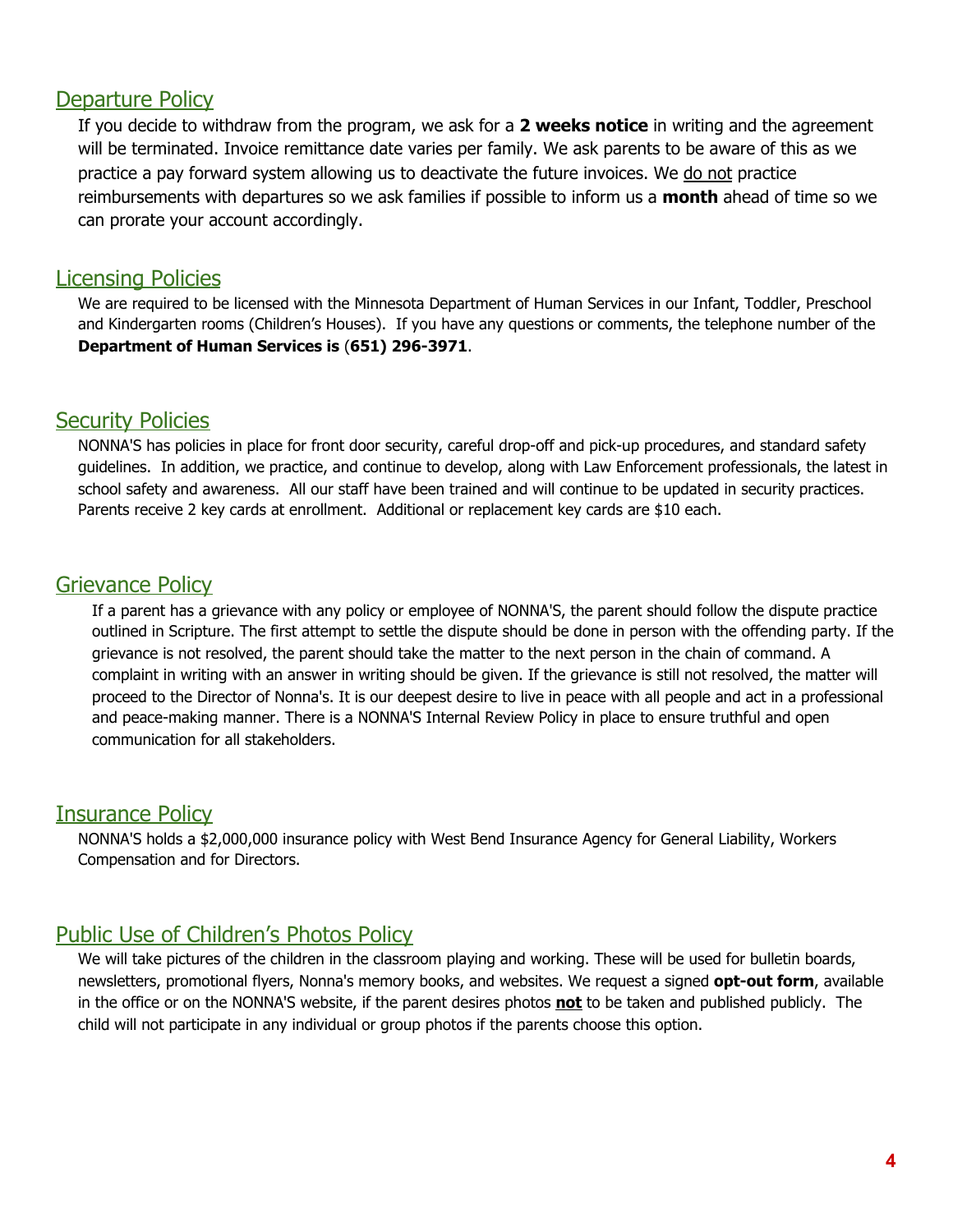# Weather-related Closing Criteria at NONNA'S

Our current weather-related policies reflect the independent transportation practices and challenges of our own community. We will be looking at information provided by the National Weather Service (NWS).

The Center Director will decide whether to call a snow day or more commonly a late start/early close **based on predicted frigid cold temperatures or snow accumulation.**

Closings Communication:If Nonna's closes or issues a late start, the information is communicated via **HiMama**, an all-program email blast. We follow the Wayzata Public School district closures.

# Staff, Faculty, and Volunteer Policies

Upon being hired, the Teaching and Support Staff members are given details of their staff responsibilities, an extensive orientation, personnel policy training, and on-the-job training for their position. Through-out the year, staff members are given continuing education opportunities, community resources, and staff development funds to foster growth both personally and professionally as incentives. Staff members are encouraged to work on teams – defined by our four age levels: Infant; Toddler; Preschool & Kindergarten.

All staff members and volunteers who work directly with children must pass a criminal-record, background clearance check before being left alone with children; must be free from any history of substantiated child abuse or neglect; must have completed their high school diploma and be 18 years of age; have provided personal references; and have a current health assessment that attests to their ability to perform the tasks required to carry out the responsibilities of the position.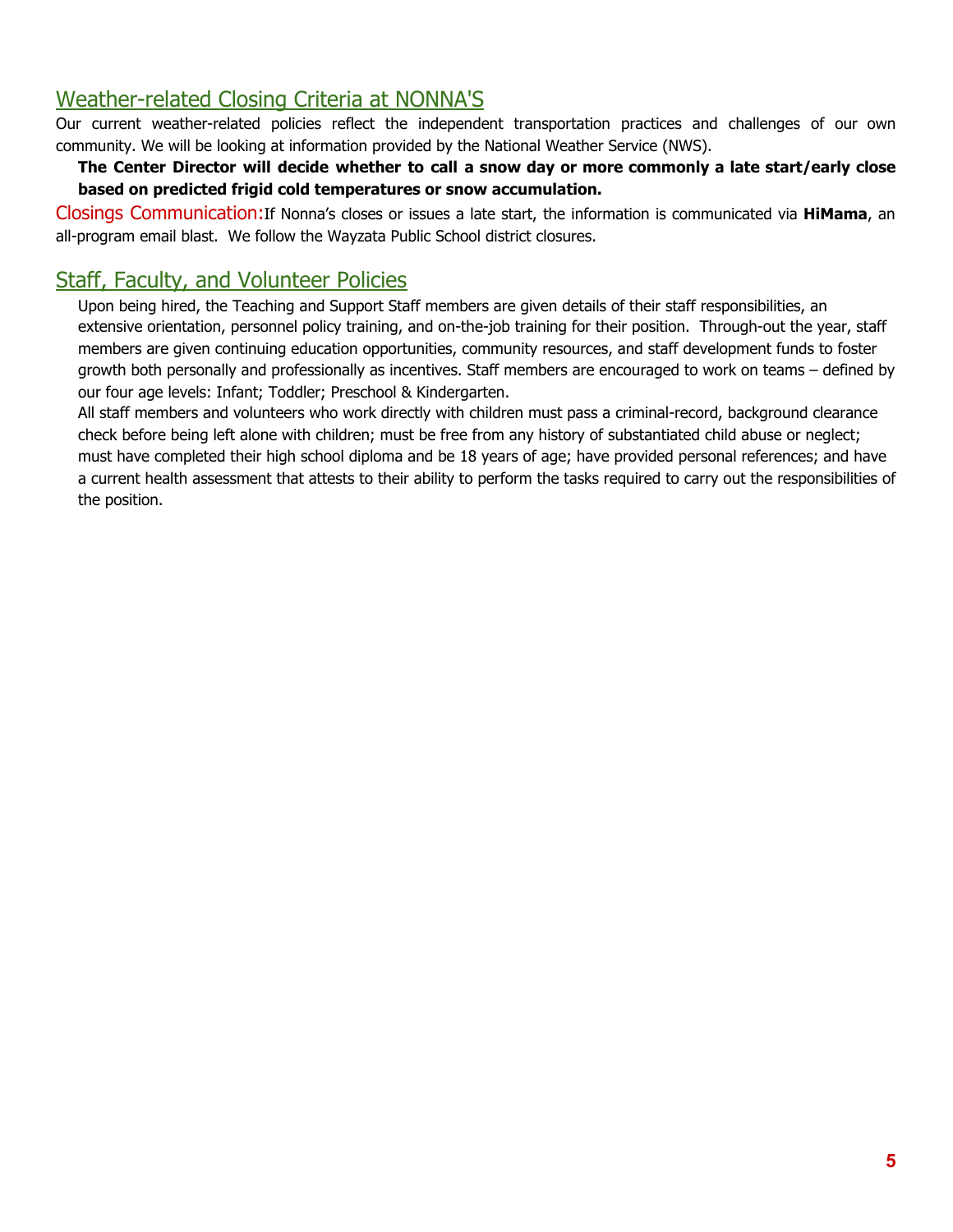# **EDUCATIONAL PROGRAMMING**

#### Program plan

Concentration is a primary goal of the Montessori classroom. To achieve this, children need consistency and order as much as possible. Careless disregard for the child's learning time and the quiet classroom greatly impairs the teacher's ability to teach properly and the student's ability to learn. Parents, grandparents, and all adults must be mindful of this upon entering the classroom. Parents who are visiting are asked to be seated, use a quiet voice, and not interfere with children by engaging in casual conversation. If concerned about something, the parent may visit the room of their child at any time during the hours of operation, in keeping with the statutes set by the Minnesota Department of Human Services and our "open door" policy. Parents are more than welcome to set up an observation visit through the Nonna's office. At any time we welcome parents to review the Childcare Program Plan book in the Nonna's office.

# Educational Method & Religious Basis

The general education method used by the NONNA'S program is a Christian Intergenerational Montessori. We believe all children are unique and special creations of God and worthy of respect and acceptance of their similarities and differences. We see that developmental stages in children of all ages are an important consideration in creating an appropriate atmosphere of learning. Guides will use the method of observation to design appropriate objectives and lessons for the children. Acceptance of each individual is of paramount importance as each person grows in favor with God and fellow human beings.

# Arrival and Departure Policies

Half-day Nido Toddler or Casa Program: **8:00 a.m.-12:00 p.m**. Hours of Operation: **8:00 a.m.-5:00 p.m.** Full-day Program: **8:00 a.m.-5:00 p.m.** Office Hours: **8:30 a.m.- 4:30 p.m.**

Guides and assistants arrive early before each session to prepare the environment for the children. Immediately following the session, they need time to journal, record keep, and restore order to the classroom before leaving for the day. Nonna's doors will remain closed until the teachers are ready to greet the children between 8:00 a.m.-8:30 a.m. Parents are welcome to park and escort their children into/out of the building. If you leave your car parked in the parking lot, remove all valuables from sight to discourage theft. Do not leave young children unattended in your parked vehicle.

Call the Nonna's office in case of emergency. The most important thing is to drive carefully, use seat belts, refrain from using cellphones while driving in the parking lot and lock your doors. Cross the parking lot with caution, especially when children are with you. Do not rush and hurry, walk at the child's pace because "life is more precious than time."

If a person, other than those indicated on your registration form, is picking up your child(ren), please inform the office by filling out the "Transportation Permission Slip" so that it can be placed in your child(ren)s file for record. This form can be obtained from the Office Director. **Any changes in transportation must be in writing. An** email or text to the Office Director or Center Director from the parent is required for last minute **changes. Anyone we do not recognize will be asked to provide a photo ID in the office before retrieving children.**

(Please see our COVID Preparedness plan for current arrival and dismissal practices)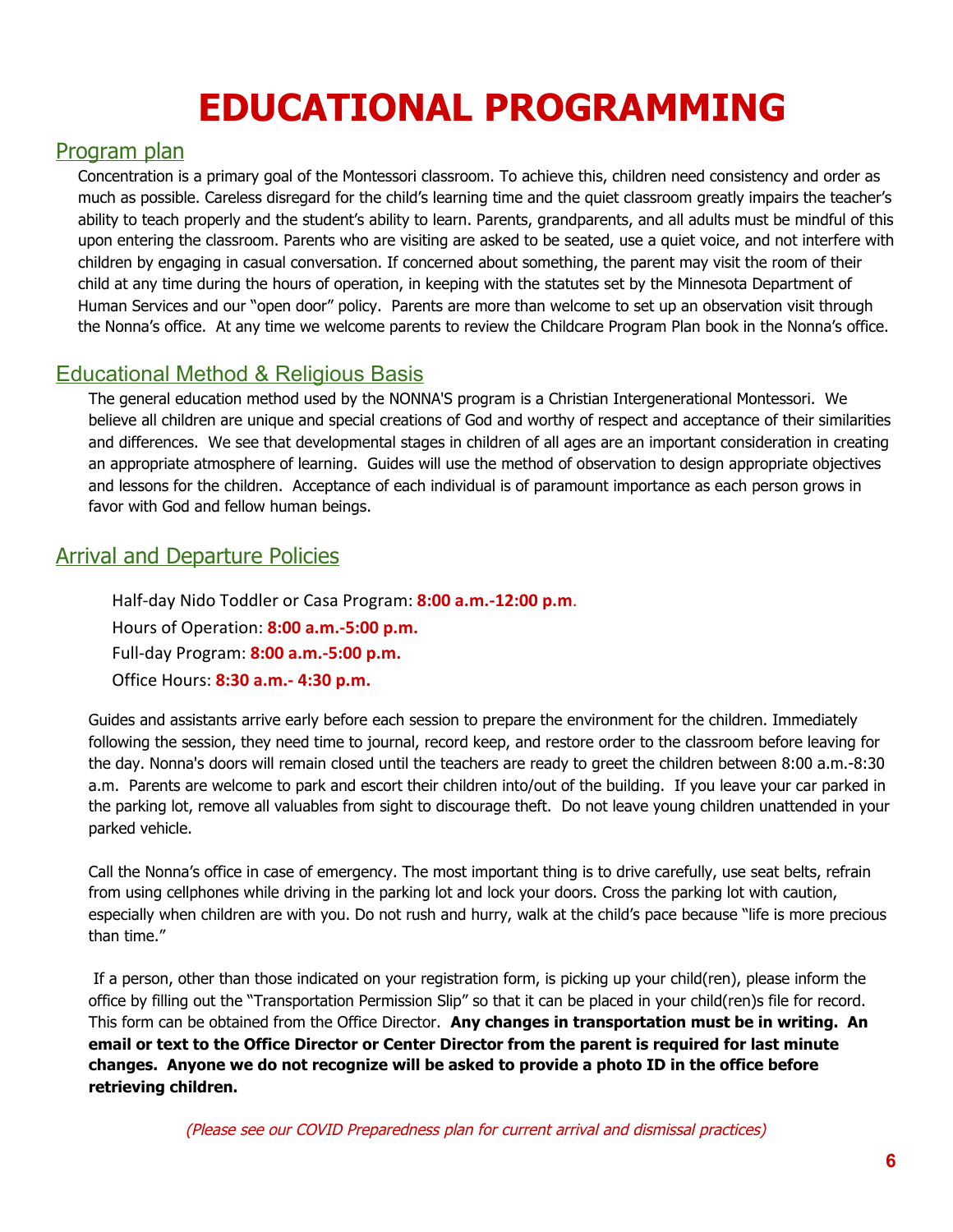# Child/Teacher Connection Policies

Meaningful educational connections are built on trust and understanding. Nonna's makes every effort, from the initial registration to graduation, to build connections between home and school. Teaching staff provides ongoing personal contact with children and families, meaningful learning activities, supervision, and over-all protection of the child's well-being. Nonna's has a 3:1 teacher/child ratio in our Nido Infant Program; a 7:1 child/teacher ratio in our Toddler Program; and a 10:1 child/teacher ratio in our Preschool programs. These ratios are maintained throughout the classrooms and also with specialists, recess, and lunch. We organize the days and work cycles so that the minimal transitions are experienced. Each child will be observed and weekly logs of growth and development will be noted. Evaluations of growth will be developed and evaluated, in writing annually by a staff person qualified as a Montessori Guide. These observations will be communicated to parents in writing and verbally during conferences. A daily log of pertinent information about the child's care will be communicated to the caregivers of infants and toddlers using the Himama app.

Specific procedures to help children with connection are:

- Parent-Teacher Initial Conferences, Phase-In experiences
- Small Ratios for Environments
- Memory books based on development, to establish home and Nonna's connection
- Three-year cycle in Casa
- Honoring Life

# Maltreatment Reporting Policy

If you know or suspect that a child is in immediate danger, call 911. The MN Department of Human Services also requests us to make known to parents that any concern of suspected abuse or neglect should be reported to the Licensing Division's Maltreatment Intake line at (651)431-6600. The county social services agency can be contacted at 651-266-4444. All families are given a copy of this policy during intake.

# Behavior Redirection Policy

Our Christian Montessori philosophy emphasizes the need for children to have "inner discipline" and "normalized behavior." We believe discipline comes from the root word "disciple," which means "one who follows out of love." Our basic behavior expectations consist of a simple "listen and obey." Children are meant "to be seen and heard and believed". They are encouraged to talk and move, and they can express their feelings and be understood. Grace, understanding, and restoration are of utmost importance. We believe the child will do what the child can do. It is our purpose to encourage each child in the unique way God has created him/her and seek to help a child to do what is appropriate.

| We encourage and teach the following attitudes | We will not tolerate the following behaviors |
|------------------------------------------------|----------------------------------------------|
| <b>Respect</b>                                 | <b>Destructive</b>                           |
| <b>Responsibility</b>                          | <b>Disruptive</b>                            |
| <b>Resourcefulness</b>                         | <b>Dangerous</b>                             |

On a first offense, we will redirect negative behavior and talk to the child gently and positively. We teach by "guiding" not correcting. Physical discipline is NEVER used. On a second repeated offense, we will notify the parent in writing at the end of the day. On the third repeated offense, a parent-Guide-Director conference will be called to discuss positive remedies. If the pattern continues, mutual consent will determine Nonna's is not the best fit for the child. If dismissal occurs, fees will be prorated. (See biting policy).

> Please see our "Aggressive Behavior" policy for more information on our website. Forms & Policies | [Nonnas](https://drive.google.com/file/d/1mwmHtQx703tnxAos7GaJAFNBZp8rX1oG/view?usp=sharing) ICM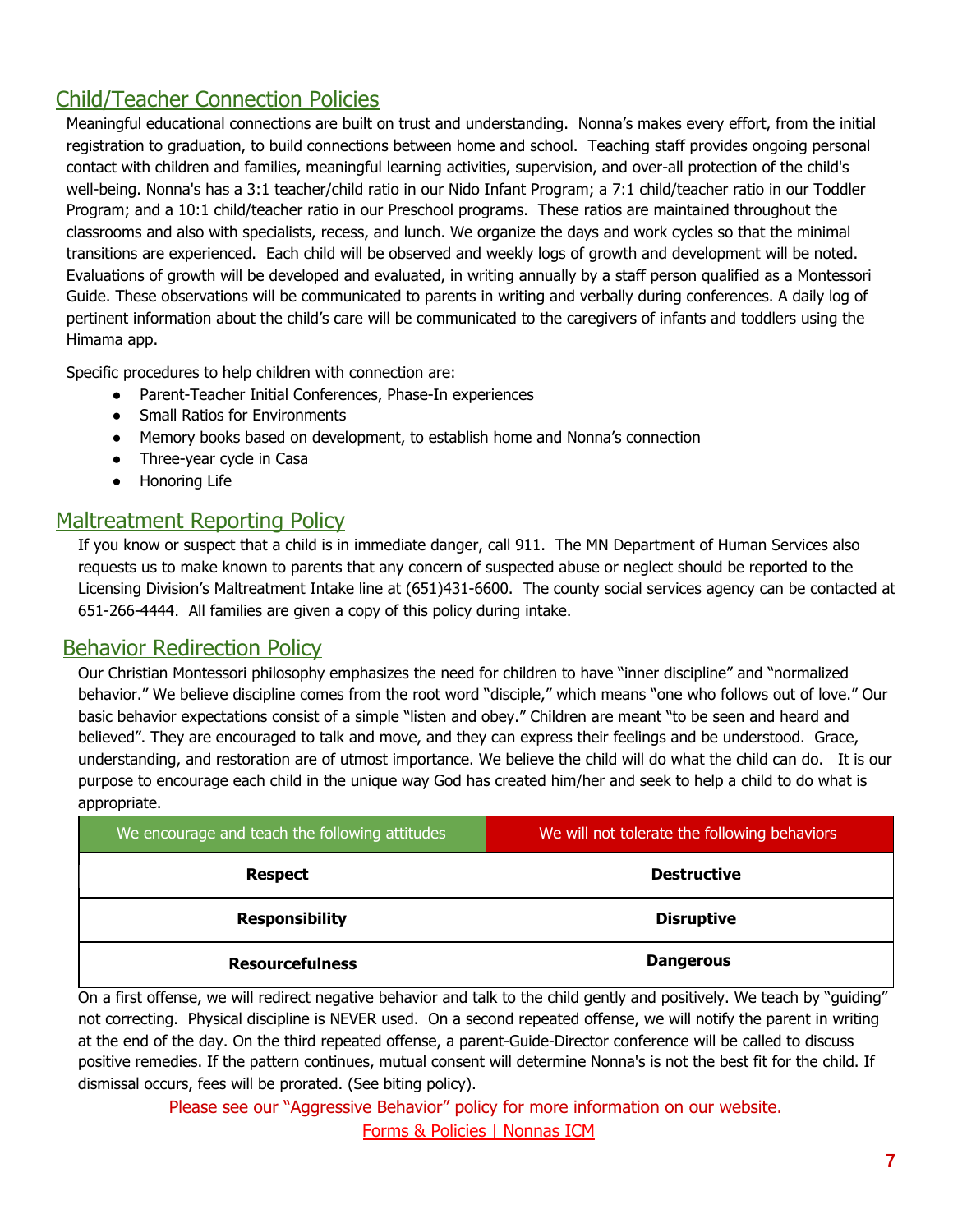# Peacemaking Policy

Beyond our redirection policies, we are developing procedures to help children become peacemakers, practice peace and become more peaceful even in the midst of trials and hardships. Dr. Montessori discussed this issue in light of her generation and troubles in the world. She offers some unique principles, and the NONNA'S staff continually seeks to develop school-wide strategies to encourage peacemaking in our community.

Because it is our intention to cultivate a peaceful and secure environment for the children in our community, NONNA'S has a zero tolerance policy for any toys resembling weapons, such as air soft guns. Any items that fall into that category will be confiscated, and the student will be suspended for a determined length of time.

# Food Policy

Nurturing the growth and development of our children is what Nonna's is all about. Our food policy is designed to nourish our students in the best way possible. Our eating habits are formed at an early age and carry with us into adulthood. These habits have a significant impact on our health. Research shows 70% of disease in the U.S. is diet-related. What we choose to feed our children today is important to their health now and in the future.

Currently, only 1% of children in the U.S. eat the recommended levels of fruits, vegetables, and grains. Processed foods, devoid of nutrients and fiber and loaded with chemicals, have become the norm. Meat and dairy products, which are high in saturated fat, have pushed health-promoting, disease-fighting, plant-based foods off our plates. Nonna's strives to inspire our children to develop a taste for truly healthy food—food that is healthy for our bodies and clears our minds for optimal learning. We select whole foods that are organic when possible (we emphasize the use of "Clean 15/Dirty Dozen" according to the Environmental Working Group ewg.org). Foods that are avoided or modified during both snack and lunch, because of the imposed threat to younger children include the following: whole hot dogs, whole grapes, whole nuts, peanut butter, raw peas and carrots that are not cut into sticks. We strictly avoid peanuts, high fructose corn syrup and food coloring, and are able to offer gluten free and dairy free options on most days of the week.

#### **Meals/Snacks**

Children in the toddler and preschool environments will also receive two healthy snacks each day. The provided snack is part of the learning experience at Nonna's. Snacks are offered to children between 9:00 a.m. and 12:00 p.m. during the children's three-hour work cycle and 1:00 p.m.-3:00 p.m. These snacks will follow the above mentioned food guidelines.

Parents of infants are responsible for sending food with their child each day once the infant begins the process of weaning.

Nonna's will make lunch available for all students and staff -including older infants, toddlers and preschool. Students may participate in our "all- natural" hot lunch program or choose to send their own lunch. Please consider the nutritional value of what you are sending, should you choose to send your child's lunch, consider homemade healthy options or packaged organic/natural alternatives. 1% Milk and non-dairy oat milk, as well as water will be provided at lunchtime for all students. Lunch is served between 11:30 a.m. and 12:00 p.m. (Snacks and meals are spaced so that they are at least two hours apart but not more than three hours apart.)

Our prep kitchen is regulated by the Minnesota Health Department and our caterer/food specialist is licensed and certified. The staff discards foods with expired dates, documents compliance with any corrections that have been made according to the Health Department, School Health Consultant, Director and other applicable food safety standards.

Menus are able to be viewed on the HiMama platform and are cycled on a monthly basis.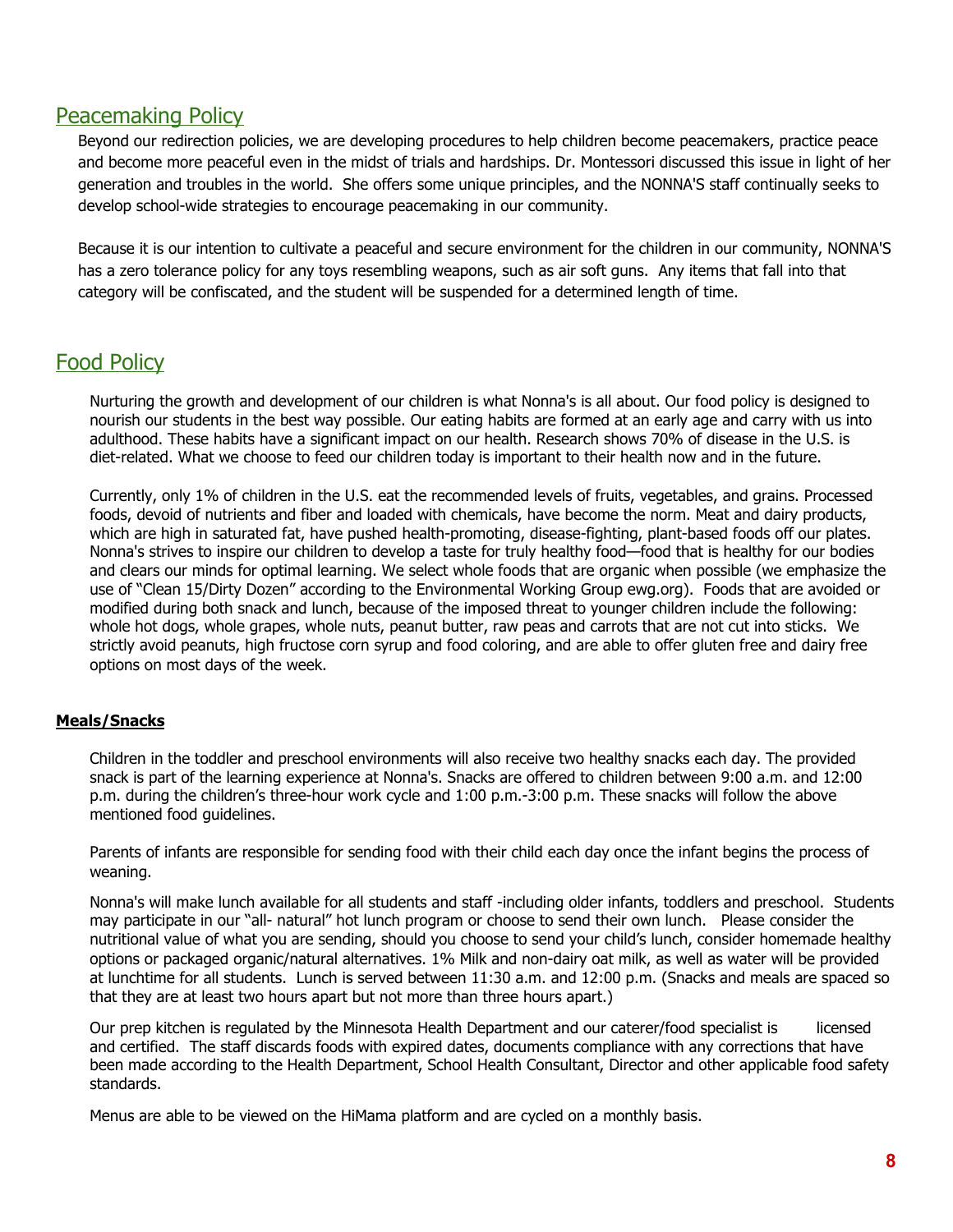# Hand Washing Policies

Every effort is made to reduce the spread of germs and bacteria.

- ❖ To promote such efforts, the staff, children and families will incorporate the following practices:
	- $\geq$  Children learn proper hygiene methods and hand-washing lessons. (Vigorously rubbing hands for 10 seconds with liquid soap and running water. Drying with a paper towel.)
	- $\triangleright$  Hand washing is required by all staff, volunteers and children when it can reduce the risk of infection.
	- $\geq$  Staff will assist children with hand washing when necessary.
- ❖ Children and staff wash hands:
	- Upon arrival.
	- After toilet use, assisting others in the bathroom, and diaper changes.
	- After handling body fluids.
	- Before meals or snacks.
	- Before food preparation.
	- After playing in water.
	- After handling pets or other animal contamination.
	- When moving from one group to another.
	- After handling garbage.
	- Food Service personnel wash hands continuously throughout food prep and delivery.

# Restrooms at NONNA'S

Nonna's has designated bathrooms for each age group to comply with licensing policies and follows these practices to minimize the vulnerability of our children:

- The multiple-use restrooms in the classrooms at NONNA'S are designated for the children.
- No person shall enter a restroom that is designated for one sex unless they are a member of that sex with the following exceptions--
- For custodial and maintenance purposes when the facility is not occupied by a member of the opposite sex.
- To render medical assistance
- During a natural disaster, emergency or when necessary to prevent a serious threat to good order or student safety.
- A Guide/Assistant to assist a toddler or preschool child.
- Staff has its own bathroom for use in the Staff lounge of the office.
- We ask that other NONNA'S family members also use the facilities in the foyer and refrain from using the bathrooms designated for regular use by children.

# Nap & Rest Policies

Children enrolled in the full-day program are offered nap and rest time daily on a cot in space designated for a period of rest. Children who have completed a nap or rested quietly for 30 minutes are not required to remain on their cots. Each child is provided with a napping cot which, embracing Montessori philosophy, the child can independently manipulate for the nap. Cots are sanitized regularly by the staff. Each child provides his or her own bedding, which is returned home every week for washing, or as needed when soiled or wet.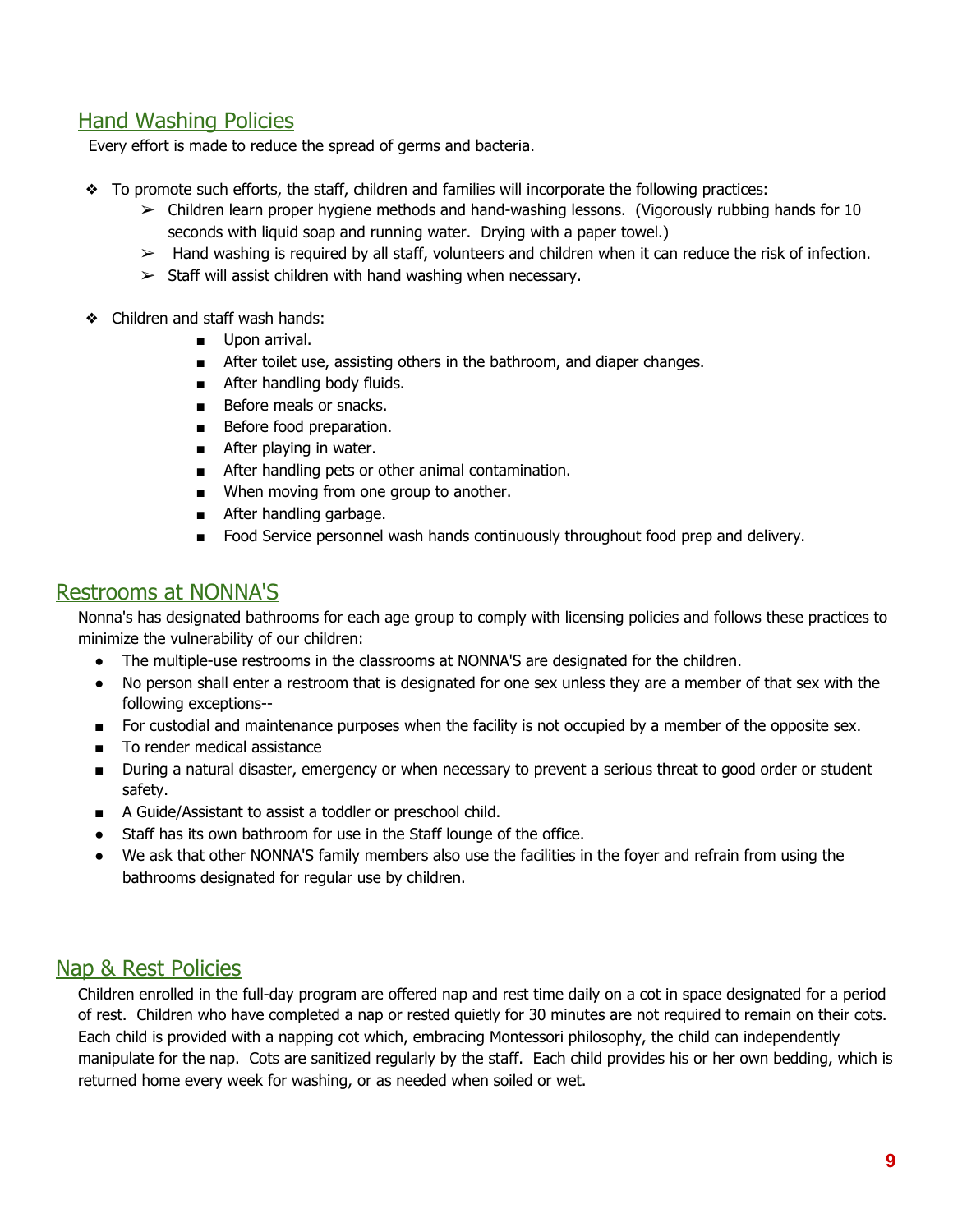#### Recess

Children should be prepared with necessary outdoor clothing to go outside for daily recess—snow, cold, wind, rain and sun. NONNA'S staff refer to a National Recess Guide that utilizes the temperature and windshield to make a recommendation for the amount of time children spend outside on a given day. A general guideline that NONNA'S practices is that children do not go outside when the temperature is below  $10^{\circ}$ F or below  $0^{\circ}$ F with the windchill.

#### Field Trip Policy

Nonna's occasionally takes walking field trips off premise to nearby playgrounds or walks to the downtown area and the adjoining Presbyterian Homes community. Parents will be notified in advance of field trips beyond these excursions and permission forms will need to be signed for your child to participate. See Walking Field Trip Policy addendum.

# Reporting Absences and Tardiness

Staff will keep attendance of NONNA'S children. As a courtesy, parents need to call the office or send a message via HiMama to report an absence and/or illness. We encourage grace-filled mornings without rushing children, while simultaneously discouraging patterns of lateness where classroom experiences may get missed. Refer to individual classroom practices as defined by your child's classroom teacher for late entrance into the classroom.

# Observations/Conferences

Observation guidelines will be given at the time of your arrival to help focus your observation. After observing, if you wish for a further discussion you can contact the Guide or Director. Conferences are offered at the beginning, mid-year and end of year (upon request).

Concentration is a primary goal of the Montessori classroom. To achieve this, children need consistency and order as much as possible. Careless disregard for the child's learning time and the quiet classroom greatly impairs the Guide's ability to teach properly and the student's ability to learn. Parents, grandparents, and all adults must be mindful of this upon entering the classroom. Parents who are visiting are asked to be seated, use a quiet voice, and not interfere with children by engaging in casual conversation. If concerned about something, the parent may visit the room of their child at any time during the hours of operation, in keeping with the statutes set by the Minnesota Department of Human Services and our "open door" policy. Parents are more than welcome to set up an observation visit through the NONNA'S office. At any time we welcome parents to review the Childcare Program Plan book in the NONNA'S office.

# Special Needs

Nonna's welcomes and will admit a child with exceptions (either special needs and/or who is gifted & talented) on an individual basis. We require consultation with the director, teachers, and other pertinent professionals prior to enrollment. All written assessments and pertinent medical history including prescriptions are required prior to admission. Any child with a medical condition, or diagnosis is required to reveal such information upon admission. Unfortunately, not all children thrive in the Montessori environment when other needs are more pressing. Therefore, when we are unable to meet a child's needs, the Director, and a parent-teacher conference will be held. If dismissal occurs, fees will be prorated. Please refer to the Behavior Policies. The building is handicap accessible and is open for all children of various needs.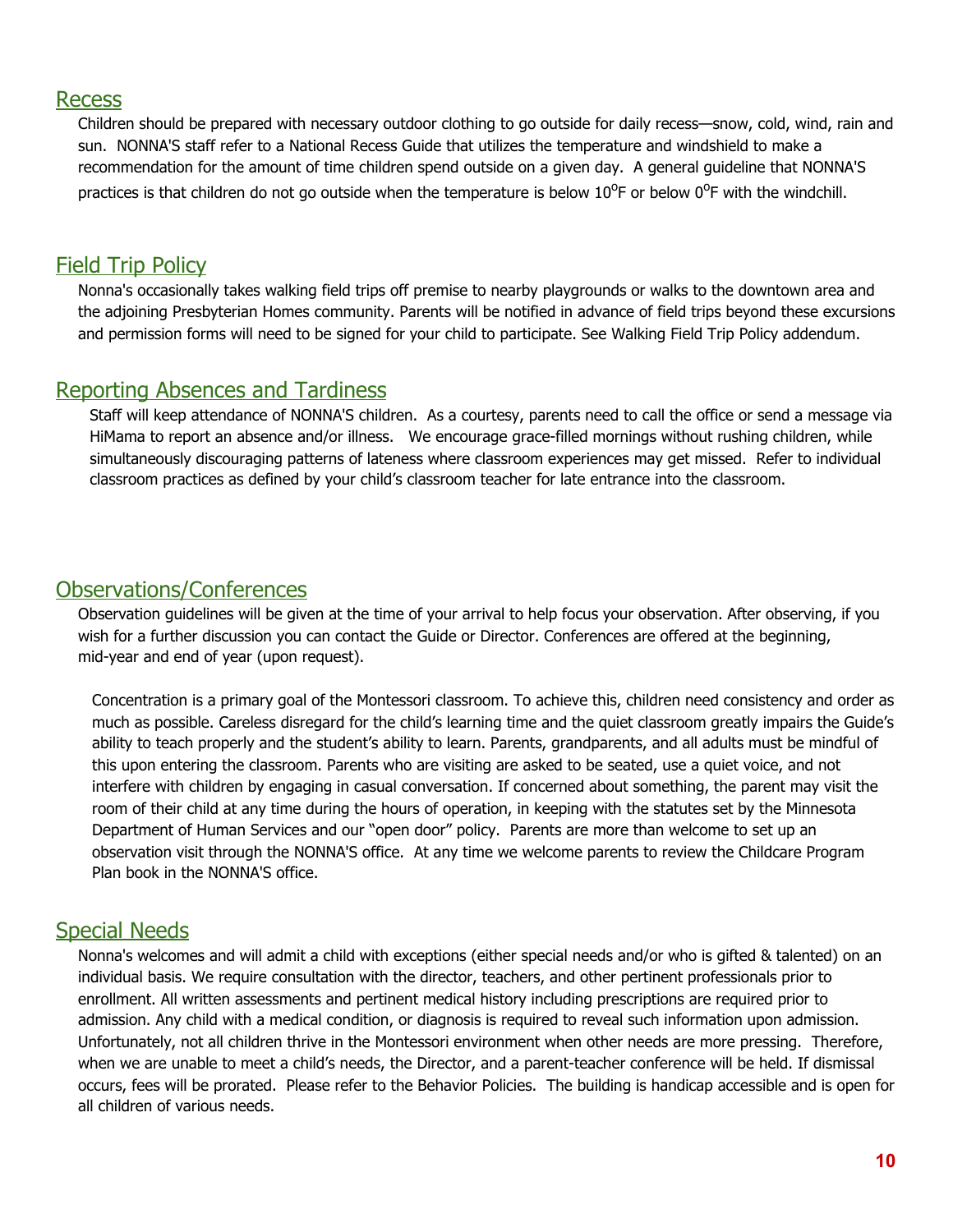#### Nonna's Preliminary Visit Policy

At Nonna's, we practice a preliminary visit for families that are trying to navigate what program best suits their child. This process would be scheduled with the administrator once a conversation has been held with our Center Director. Application is required prior to scheduling. The preliminary visit gives our center Director and lead Montessori guide the chance to observe the child within the environment. At Nonna's, our goal is to provide every child an equal opportunity to succeed, therefore, why we offer this prior to a contract and agreement being signed. After the preliminary visit, our Center Director and Lead Montessori Guide will meet and discuss observations and communicate to families what the next steps are.

# Environments Pet Policy

Pets and plants will be a weekly part of the Nonna's experience creating home-like connections and empathy practice. When we introduce a new pet or animal to the environments for educational purposes and enrichment activities, this should be cleared with the Guide of the environments first and families will be notified. Decisions are made on a case-by-case basis. It is expected that visiting animals will show written proof that they have had all necessary vaccinations and wear necessary tags. In addition, visiting pets would be allowed only in designated areas and would be expected to be properly leashed, supervised and/or caged. In the pre-planning process for pet visits, participants with allergies to animals would be informed and alternative arrangements for them would be made.

#### Educational Research & Experiments

These will not occur without the express written consent of the Parents or Guardian. It is possible that Nonna's will be highly visited and studied as one of the first Montessori Intergenerational models in the country.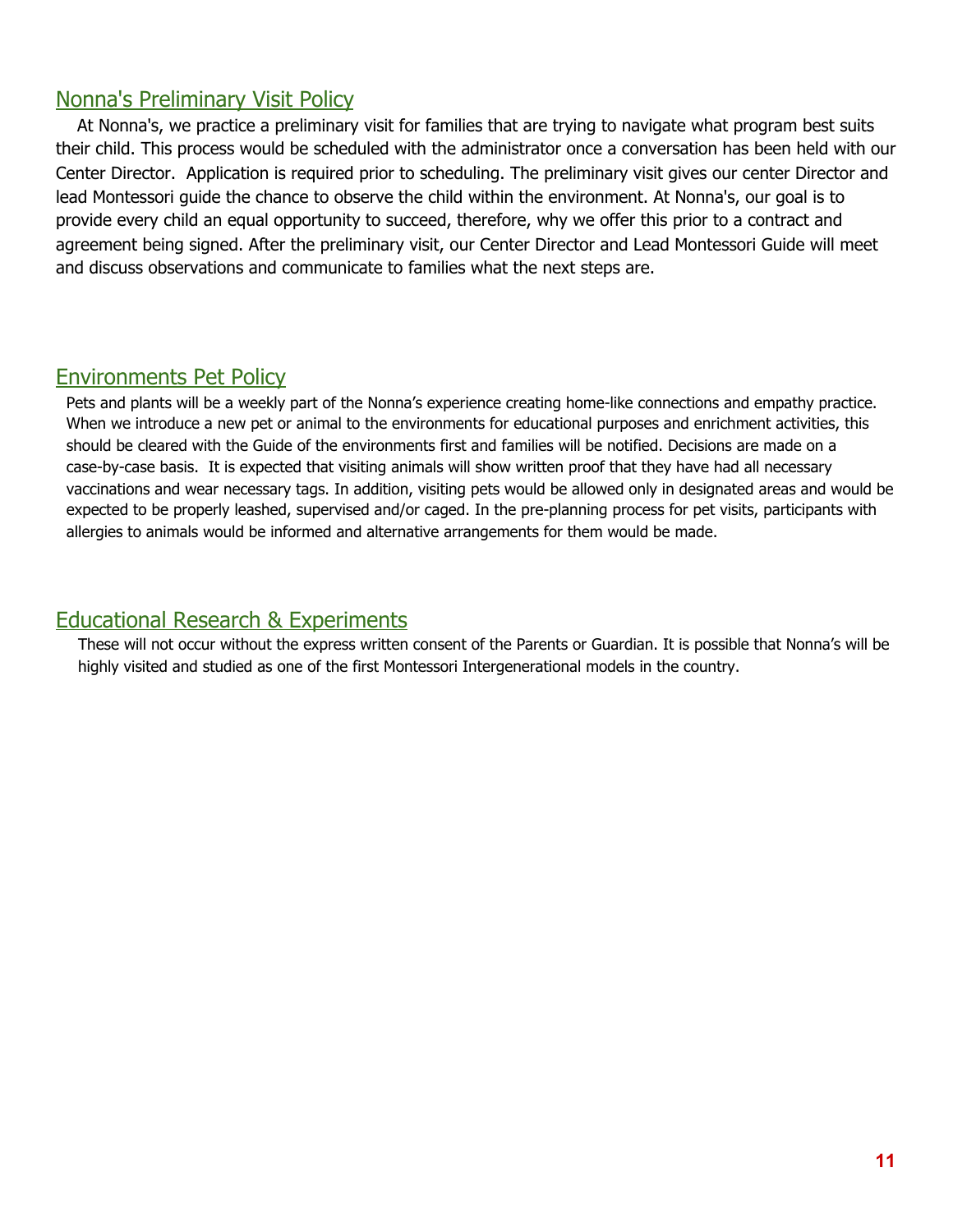# **HEALTH AND SAFETY**

# Health, Safety & Wellness Policies

**Immunization Forms** are required before a child can attend class. Each parent must submit a **Medical Exam Form** completed by a Physician indicating immunizations and health care summary within 30 days of admittance into the program. A **Medical Release** form must accompany the registration. Please see our "Immunization Policy" [Immunization](https://docs.google.com/document/d/14CFg8UzeYFA-QUSlqA45ewNw7anaCAUei_fAFp2L828/edit?usp=sharing) Polic[y](https://docs.google.com/document/d/14CFg8UzeYFA-QUSlqA45ewNw7anaCAUei_fAFp2L828/edit?usp=sharing)

We ask that all children who are not feeling well be kept at home for the duration of the illness. **Please notify Nonna's about any communicable disease within 24 hours, if possible.** We will contact you immediately if your child becomes ill while at Nonna's. The child will be kept comfortable in our office until a parent or authorized contact person arrives. Upon the onset of or exposure to a contagious illness or condition or when there is any emergency or injury requiring medical attention, the parent(s) will be notified. To help prevent the spread of disease, the Minnesota Health Department sets these guidelines as reasons to keep your child at home:

- Fever of 100-degree axillary or more in the last 24 hours
- Constant Cough
- Vomiting or diarrhea
- Heavy, greenish or yellow nasal discharge
- Rashes
- Overly tired
- Fussy, cranky, generally not self
- Head lice

Weather-appropriate clothing is requested from parents to protect against cold, wet clothing, sun injury, and insect-borne illness. Clothing for winter play should be layered and dry for warmth in cold weather. Rain gear is requested for damp, wet weather. In the fall, spring, and summer parents are asked to consider sun-protective clothing for prolonged outdoor play. We also give children the opportunity to play in shaded areas. NONNA'S staff does not apply sun-screen or bug spray to children during school hours. Sunscreen and bug repellents are considered medications, and families must follow medication protocols to use at school.

Environmental hazards such as air pollution, lead, and asbestos are reduced or eliminated according to public health requirements, by maintaining the property and grounds, yearly inspections, and routine professional care.

Written emergency and accident policies are given to all staff members during Staff Orientation and include procedures for maintaining the children's safety, avoiding injuries and administering first aid. The staff will also practice appropriate monthly fire and tornado drills with the children to ensure that in this unlikely event all children are well cared for. In the case of a fire, all students and staff will move to the **Folkestone Senior Living at 100 Promenade Ave, Wayzata (952) 249-2400.** "Safe Mode" policies and procedures are in place and rehearsed to practice gathering the children in the event of a 9-1-1 emergency, missing child or intruder. Our staff are fully trained in First Aid and CPR. In the case of any medical emergency 9-1-1 will be called.

#### **Please see our "Written Health Policies and Program practices"**

Written Health Policies & Program [Practices](https://docs.google.com/document/d/1h2iF_T7C0w6OBvERUKJ7as32Fvqy1vgG9u0mCv4lD3s/edit?usp=sharing) 2020